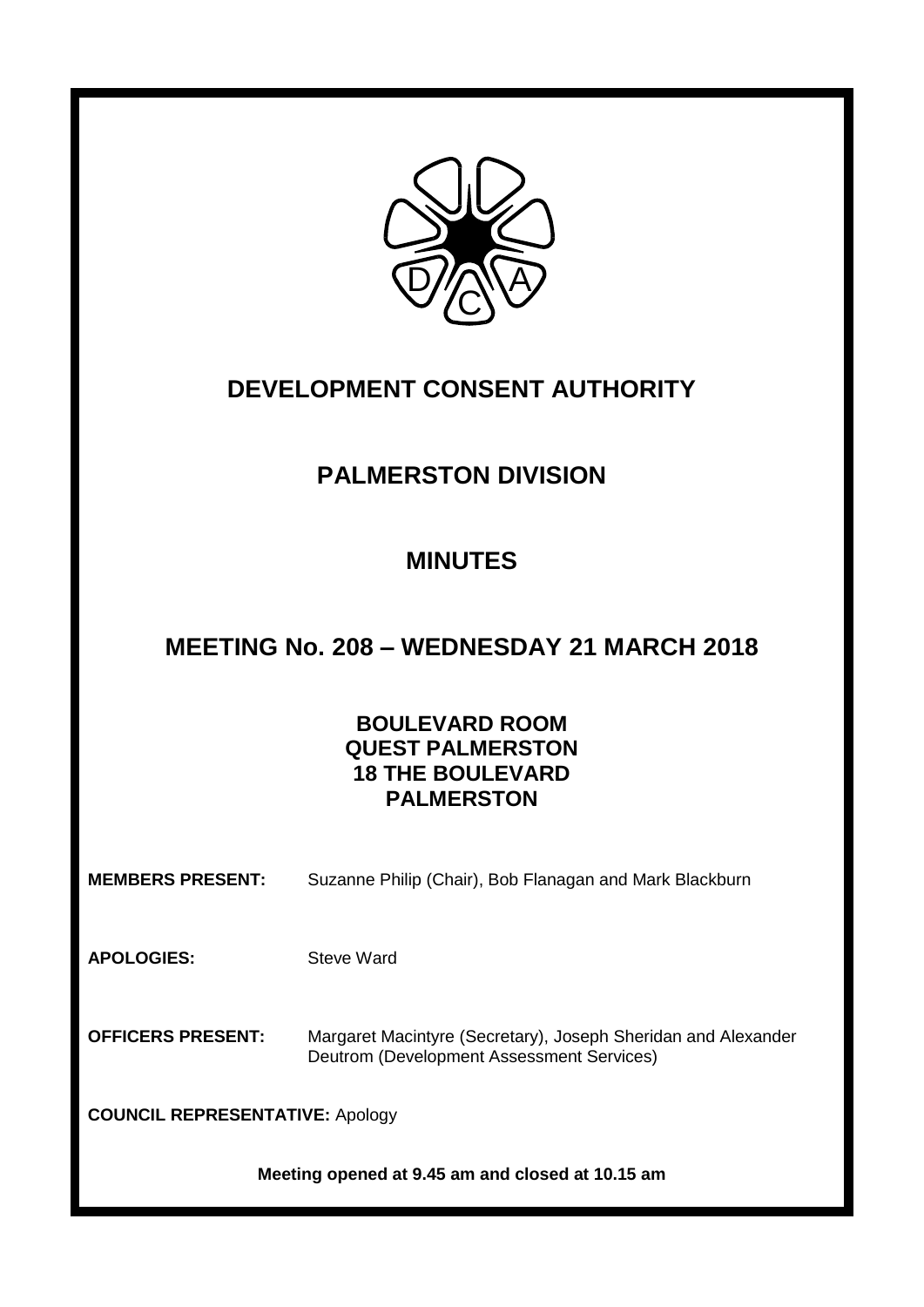**THE MINUTES RECORD OF THE EVIDENTIARY STAGE AND THE DELIBERATIVE STAGE ARE RECORDED SEPARATELY. THESE MINUTES RECORD THE DELIBERATIVE STAGE. THE TWO STAGES ARE GENERALLY HELD AT DIFFERENT TIMES DURING THE MEETING AND INVITEES ARE PRESENT FOR THE EVIDENTIARY STAGE ONLY.**

#### **ITEM 1 CHANGE OF USE FROM SHOWROOM SALES TO VETERINARY CLINIC LOT 14828 (1) ROYSTONEA AVENUE, TOWN OF PALMERSTON APPLICANT TOMASY PTY LTD**

The applicant sent their apologies.

As the applicant was not represented at the meeting, DAS addressed the consent authority.

**RESOLVED** That, pursuant to section 53(a) of the *Planning Act,* the Development Consent **10/18** Authority consent to the application to develop Lot 14828 (1) Roystonea Avenue, Town of Palmerston for the purpose of a change of use from showroom sales to veterinary clinic (tenancy B7), subject to the following conditions:

#### **CONDITION PRECEDENT**

1. Prior to the endorsement of plans and prior to the commencement of works (including site preparation) the applicant is to prepare a waste management plan in accordance with City of Palmerston's Waste Management Policy, to the requirements of the City of Palmerston, to the satisfaction of the consent authority.

#### **GENERAL CONDITIONS**

- 2. Works carried out under this permit shall be in accordance with the drawings endorsed as forming part of this permit.
- 3. The owner of the land must enter into agreements with the relevant authorities for the provision of water supply, drainage, sewerage facilities and electricity services to the land shown on the endorsed plan in accordance with the authorities' requirements and relevant legislation at the time.
- 4. Any developments on or adjacent to any easements on site shall be carried out to the requirements of the relevant service authority to the satisfaction of the consent authority.
- 5. Before the use or occupation of the development starts, the areas set aside for the parking of vehicles and access lanes as shown on the endorsed plans must be:
- (a) Constructed;
- (b) Properly formed to such levels that they can be used in accordance with the plans;
- (c) Surfaced with an all-weather-seal coat;
- (d) Drained;
- (e) Line marked to indicate each car space and all access lanes; and
- (f) Clearly marked to show the direction of traffic along access lanes and driveways;
- 6. Storage for waste disposal bins is to be provided to the requirements of the City of Palmerston to the satisfaction of the consent authority.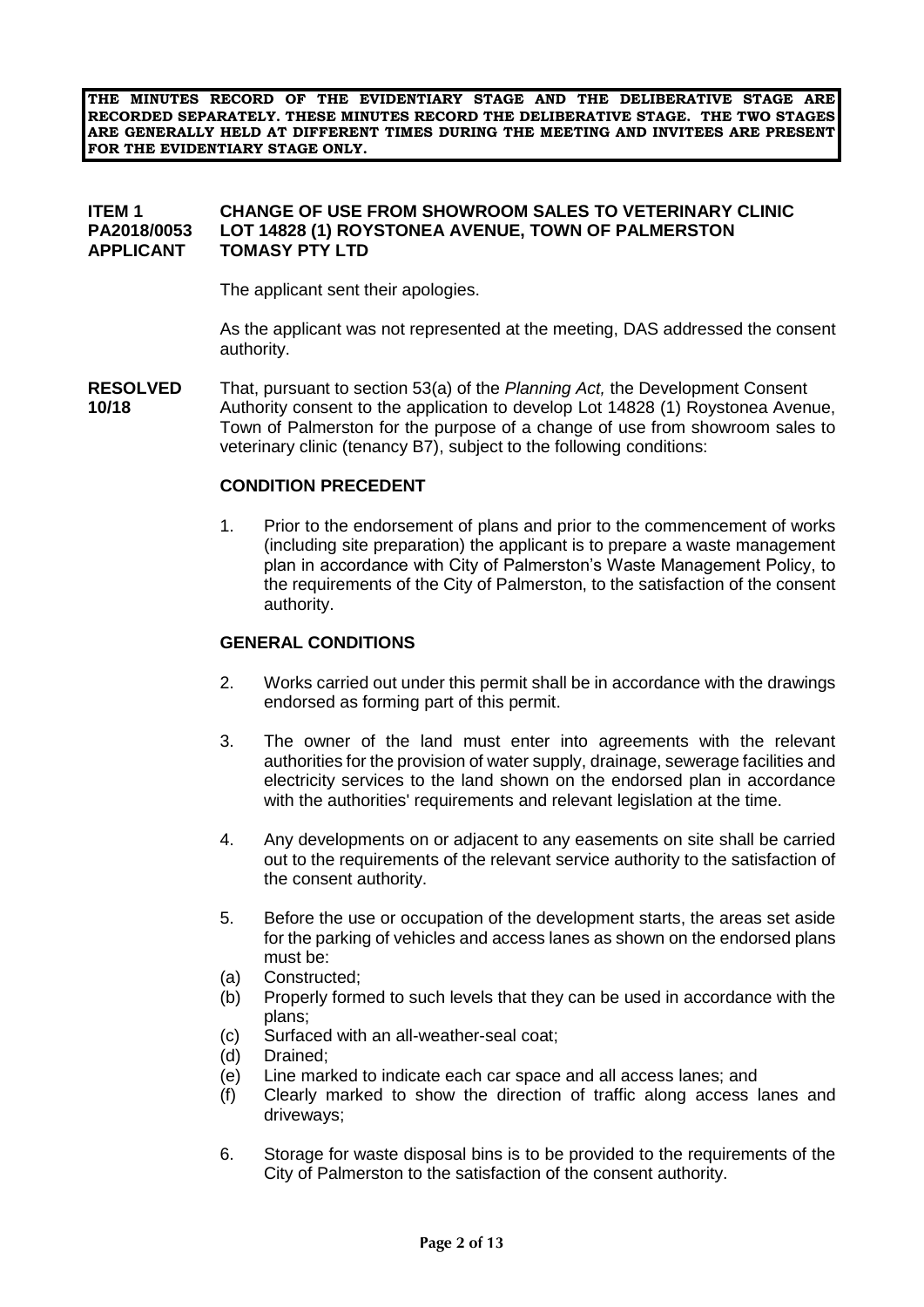# **NOTES:**

- 1. The Power and Water Corporation advises that the Water and Sewer Services **Development** Section [\(landdevelopmentnorth@powerwater.com.au\)](mailto:landdevelopmentnorth@powerwater.com.au) and Power Network Engineering Section [\(powerconnections@powerwater.com.au\)](mailto:powerconnections@powerwater.com.au) should be contacted via email a minimum of 1 month prior to construction works commencing to determine the Corporation's servicing requirements, and the need for upgrading of on-site and/or surrounding infrastructure.
- 2. The development and use hereby permitted should be designed, constructed, registered and operate in accordance with the National Construction Code of Australia, the *NT Public Health Act* and Regulations, the *NT Food Act* and National Food Safety Standards.
- 3. Notwithstanding the approved plans, all signage is subject to the requirements of City of Palmerston.
- 4. The permit holder is advised that the proposal may have assessment implications under section 12 of the *Waste Management and Pollution Control Act*. More information can be found on the Northern Territory Environment Protection Authority (NT EPA) website at: [https://ntepa.nt.gov.au/waste-pollution.](https://ntepa.nt.gov.au/waste-pollution) The applicant is encouraged to contact the NT EPA on (08) 8924 4218 or via email [ntepa@nt.gov.au.](mailto:ntepa@nt.gov.au)

#### **REASONS FOR THE DECISION**

1. Pursuant to Section 51(a) of the *Planning Act,* the consent authority must take into consideration the planning scheme that applies to the land to which the application relates.

The purpose of Zone SC (Service Commercial) is to *'provide for commercial activities which, because of the nature of their business or size of the population catchment, require large sites'*.

The proposed veterinary clinic is a commercial use located in a larger service commercial complex. The majority of Tenancy B2 will remain as showroom sales for the purpose of the 'Petbarn' retail and ancillary services (dog wash and grooming) while the veterinary clinic will complement this use by providing a veterinary service. A portion of the tenancy is required to scan, treat and hold animals as well as small office areas and reception areas. The proposal is considered to be expected within the Zone.

Given the proposal is for a change of use and does not alter the building footprint the change of use mostly impacts car parking requirements through the different allocations in floor area. The proposal complies with the car parking requirements of the planning scheme and results in a surplus of four car parking spaces at the site.

2. Pursuant to section 51(j) of the *Planning Act,* the consent authority must also take into account the capability of the land to which the proposed development relates to support the proposed development and the effect of the development on the land and on other land, the physical characteristics of which may be affected by the development.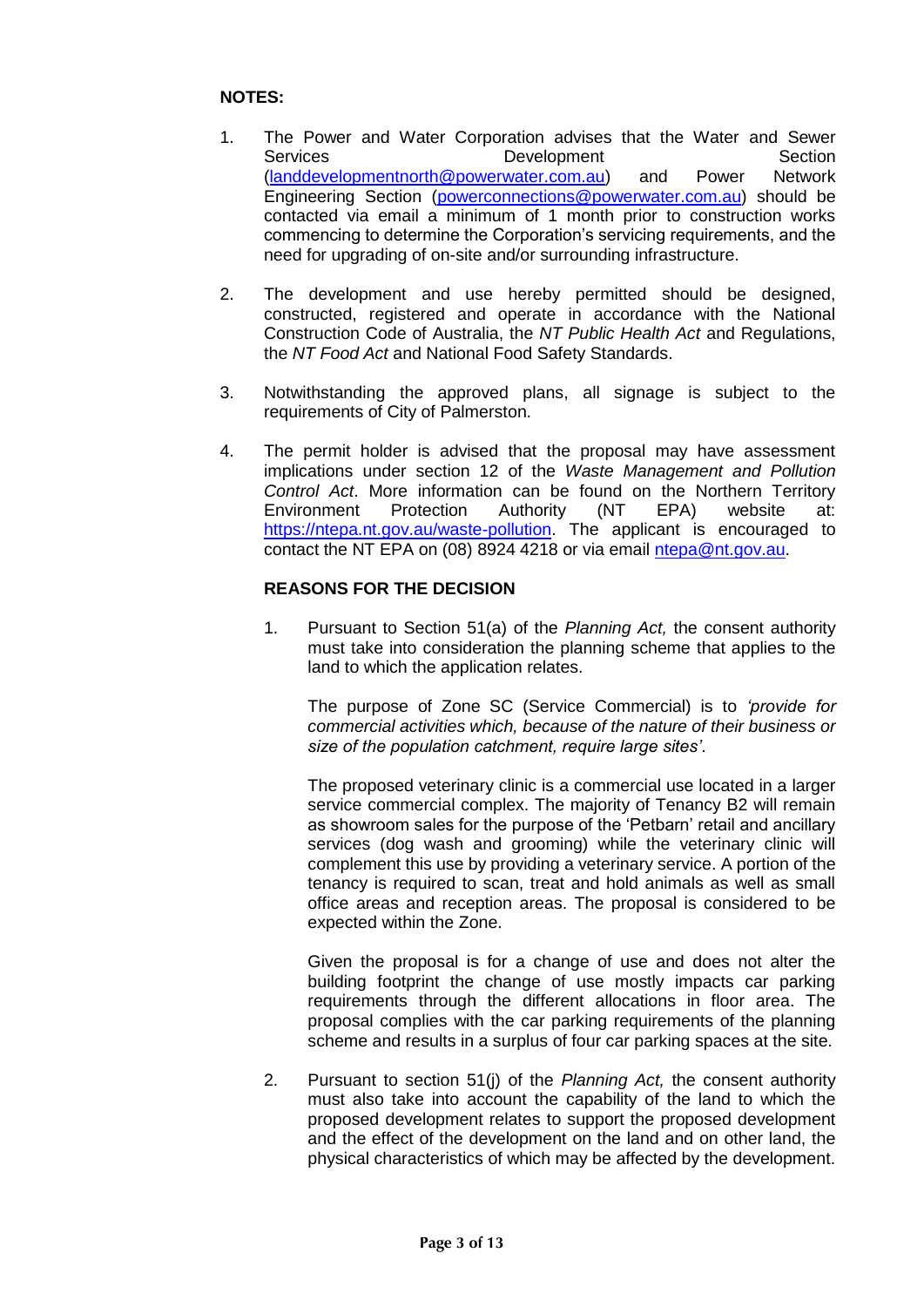The site is currently developed and the proposal does not propose any alterations to the building footprint. Provided clinical waste is appropriately managed the tenancy is considered capable of supporting the proposed development.

Furthermore, the Department of Environment and Natural Resources did not raise any concerns with regard to land capability.

3. Pursuant to Section 51(n) of the *Planning Act*, the consent authority must take into consideration the potential impact on the existing and future amenity of the area in which the land is situated

Given the proposal is for a change of use only the development is not expected to impact on the existing or future amenity of the area provided clinical waste is appropriately managed.

**ACTION:** Notice of Consent and Development Permit

#### **ITEM 2 GROUND LEVEL CAR PARK PA2018/0016 LOT 7824 (6) TEMPLE TERRACE, TOWN OF PALMERSTON APPLICANT RODEGHIERO FONG AND PARTNERS PTY LTD**

Mr Themelis Mousellis (Civil Engineer at Wallbridge Gilbert Aztec) attended.

Mr Ben Langdon and Mr Ian George (Manager, Public Transport) both from DIPL attended.

**RESOLVED** That, pursuant to section 53(a) of the *Planning Act*, the Development Consent **11/18** Authority consent to the application to develop Lot 7824 (6) Temple Terrace, Town of Palmerston for the purpose of a ground level car park, subject to the following conditions:

#### **CONDITIONS PRECEDENT**

1. Prior to the endorsement of plans and prior to the commencement of works, a schematic plan demonstrating the on-site collection of stormwater and its discharge into the City of Palmerston stormwater drainage system shall be submitted to and approved by the City of Palmerston, to the satisfaction of the consent authority. The plan shall include details of site levels and Council's stormwater drain connection point/s. The plan shall also indicate how stormwater will be collected on the site and connected underground to Council's system or an alternate approved connection.

### **GENERAL CONDITIONS**

- 2. The works carried out under this permit shall be in accordance with the drawings endorsed as forming part of this permit.
- 3. No fence, hedge, tree or other obstruction exceeding a height of 0.6m is to be planted or erected so that it would obscure sight lines at the junction of the driveway and the public street.
- 4. Any gate over an access to a public road shall be placed on the subject site at least 4.5m from the face of the kerb line of the adjoining public road, to the satisfaction of the consent authority.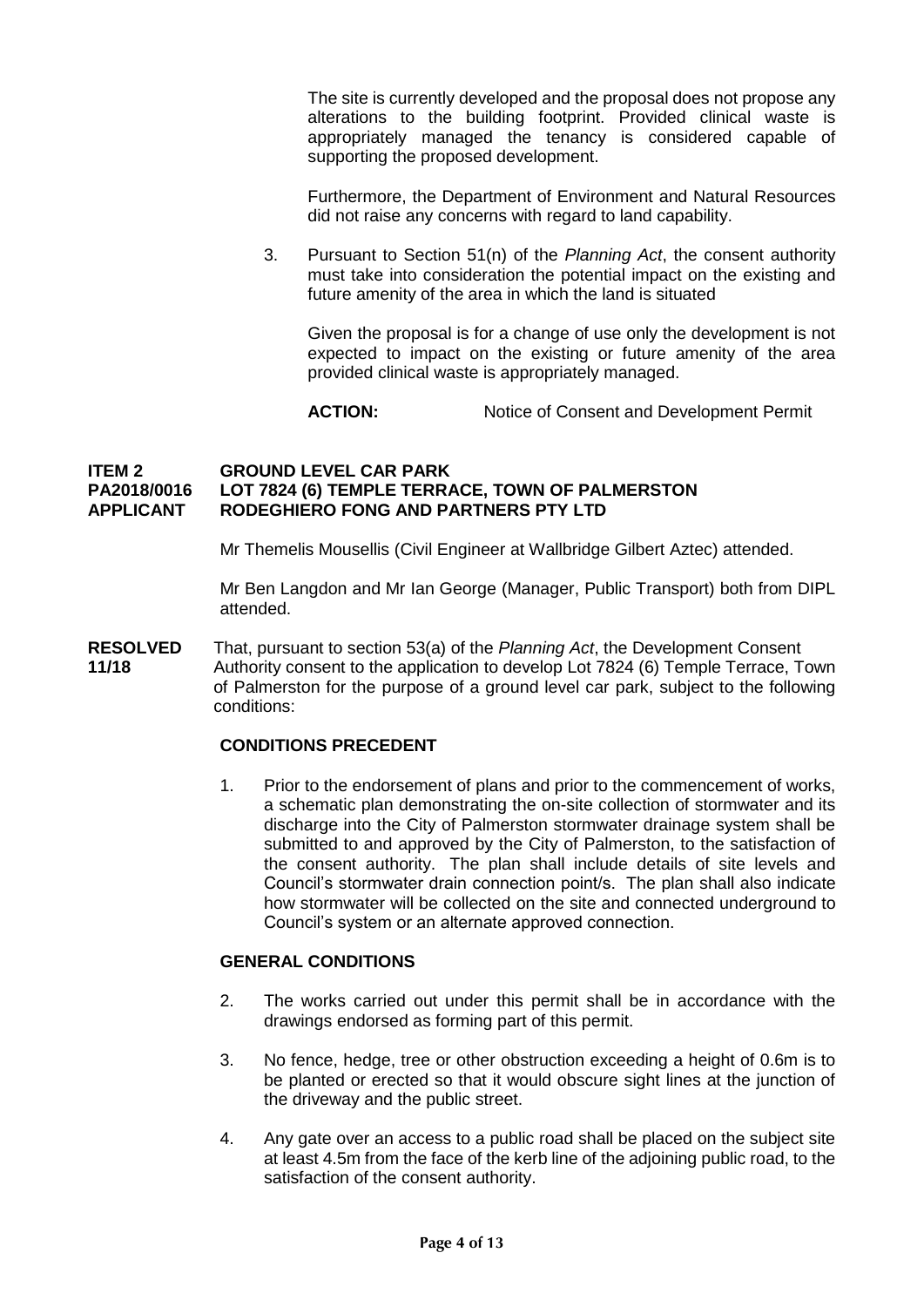- 5. Any developments on or adjacent to any easements on site shall be carried out to the requirements of the relevant service authority to the satisfaction of the consent authority.
- 6. Storage for waste disposal bins is to be provided to the requirements of City of Palmerston to the satisfaction of the consent authority.
- 7. The owner of the land must enter into agreements with the relevant authorities for the provision of water supply, drainage, sewerage and electricity facilities to the development shown on the endorsed plan in accordance with the authorities' requirements and relevant legislation at the time.
- 8. Appropriate soil erosion, sediment and dust control measures must be effectively implemented throughout the construction stage of the development and all disturbed soil surfaces must be suitably stabilised against erosion at completion of works, to the satisfaction of the Consent Authority.
- 9. The landscaping shown on the endorsed plans must be maintained to the satisfaction of the consent authority, including that any dead, diseased or damaged plants are to be replaced.

# **NOTES:**

- 1. The Power and Water Corporation advises that the Water and Sewer Services **Development** Development Section [\(landdevelopmentnorth@powerwater.com.au\)](mailto:landdevelopmentnorth@powerwater.com.au) and Power Network Engineering Section [\(powerconnections@powerwater.com.au\)](mailto:powerconnections@powerwater.com.au) should be contacted via email a minimum of 1 month prior to construction works commencing in order to determine the Corporation's servicing requirements, and the need for upgrading of on-site and/or surrounding infrastructure.
- 2. The Northern Territory Environment Protection Authority advises that construction work should be conducted in accordance with the Authority's Noise Guidelines for Development Sites in the Northern Territory. The guidelines specify that on-site construction activities are restricted to between 7am and 7pm Monday to Saturday and 9am to 6pm Sunday and Public Holidays. For construction activities outside these hours refer to the guidelines for further information.
- 3. The Northern Territory Environment and Protection Authority has advised that the proponent must comply with their General Environment Duty provided by section 12 of the *Waste Management and Pollution Control Act*.
- 4. Any proposed works which fall within the scope of the *Construction Industry Long Service Leave and Benefits Act* must be notified to NT Build by lodgement of the required Project Notification Form. Payment of any levy must be made prior to the commencement of any construction activity. NT Build should be contacted via email [\(info@ntbuild.com.au\)](mailto:info@ntbuild.com.au) or by phone on 08 89364070 to determine if the proposed works are subject to the Act.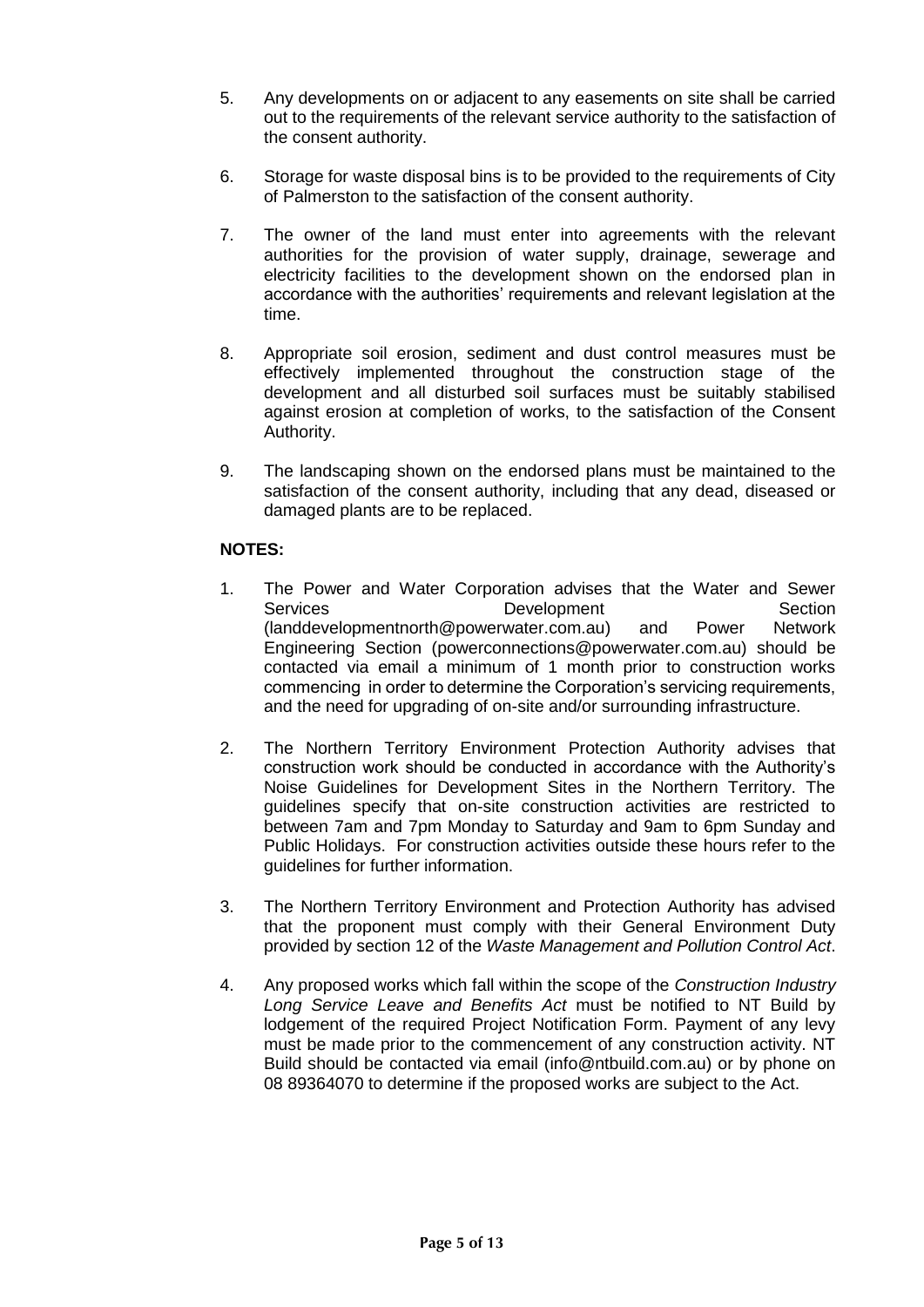#### **REASONS FOR THE DECISION**

1. Pursuant to section 51(a) of the *Planning Act,* the consent authority must take into consideration the planning scheme that applies to the land to which the application relates.

The proposal is for a park and ride facility adjacent to the Palmerston Bus Interchange, and will improve travel options for Palmerston residents. For this reason, the application is considered to be generally consistent with the primary purpose of Zone CB (Central Business), which is to provide for a diversity of activities including administrative, judicial, professional, office, entertainment, cultural, residential and retail and other business activities with a commitment to the separation of incomparable activities.

A comprehensive assessment of the proposed development against the NT Planning Scheme has been undertaken. The proposal is generally compliant with all applicable clauses of the Northern Territory Planning Scheme.

2. Pursuant to section 51(e) of the *Planning Act*, the consent authority must take into consideration the potential impact on the existing and future amenity of the area in which the land is situated, and pursuant to section 51(n) of the *Planning Act*, the consent authority must take into consideration any submissions made under section 49, and any evidence or information received under section 50, in relation to the development application.

One public submissions was received during the exhibition period under Section 49 of the *Planning Act*. The submission, made by Ms Nadia Smith, supported the proposal but sought consideration to the level of landscaping provided and the adherence of the proposal to community and safety design principles.

The proposed design includes substantial landscaping along the Temple Terrace and Roystonea Avenue boundaries consisting of tall palm trees, medium-height shrubs and low-lying ground cover. This is expected to shield the carpark from the view of the street, provide shading and enhance the visual amenity of the area.

The proposal also shows consideration to the Community Safety and Design Guide prepared by the Northern Territory Government in 2010. The inclusion of CCTV cameras, new lighting and new signage are all expected to improve community safety on site and in the area.

Given the points raised above in respect to landscaping and community safety design, and given the application seeks to upgrade and formalise a park and ride facility, the proposal is expected to result in an overall improvement in the amenity of the area.

**ACTION:** Notice of Consent and Development Permit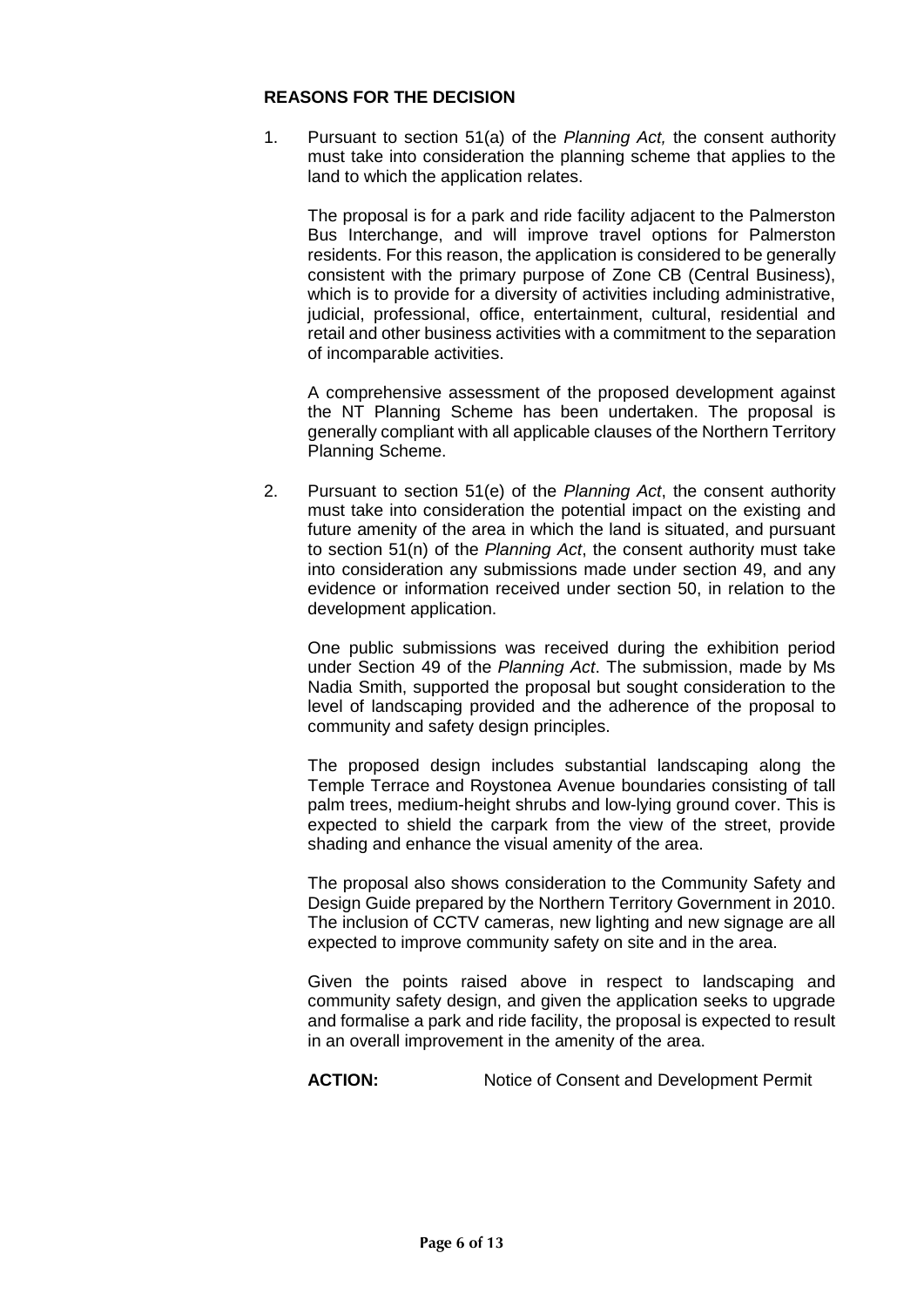#### **ITEM 3 MIXED USE DEVELOPMENT COMPRISING LEISURE AND RECREATION PA2018/0031 (GYM), EDUCATION ESTABLISHMENT AND COMMUNITY CENTRE IN 1 X 2 STOREY BUILDING AND VETERINARY CLINIC, MEDICAL CLINIC AND CHILD CARE CENTRE IN 3 X 1 STOREY BUILDINGS LOT 10282 (133) FLYNN CIRCUIT, TOWN OF PALMERSTON APPLICANT ONE PLANNING CONSULT**

Mr Israel Kgosiemang (One Planning Consult), Ms Eavan Coyne (Zest Projects) and Mr Andrew Rock attended.

**RESOLVED** That, pursuant to section 53(a) of the *Planning Act,* the Development Consent **12/18** Authority consent to the application to develop Lot 10282 (133) Flynn Circuit, Town of Palmerston for the purpose of a mixed use development comprising leisure and recreation (gym) in 1 x 2 storey building and veterinary clinic, medical clinic and child care centre in 3 x 1 storey buildings, subject to the following conditions:

#### **CONDITIONS PRECEDENT**

- 1. Prior to the commencement of works, a schematic plan demonstrating the on-site collection of stormwater and its discharge into the City of Palmerston and/or the Department of Infrastructure, Planning and Logistics, Land Development Unit (as the case may be) stormwater drainage system shall be submitted to and approved by the City of Palmerston and/or the Department of Infrastructure, Planning and Logistics, Land Development, to the satisfaction of the consent authority. The plan shall include details of site levels and Council's stormwater drain connection point/s. The plan shall also indicate how stormwater will be collected on the site and connected underground to Council's system.
- 2. Prior to the commencement of works (including site preparation) the applicant is to prepare a waste management plan in accordance with City of Palmerston's Waste Management Policy, to the requirements of the City of Palmerston, to the satisfaction of the consent authority.
- 3. Prior to the commencement of works (including site preparation), detail design documentation for any works within the Flynn and Forrest Parade road reserve, including for the access, any drainage connections, signage, linemarking, bus stops, roadworks and landscaping is to be submitted to and achieve 'Permission to Use' from the Land Development Unit Division of the Department of Infrastructure, Planning and Logistics. All designs that relate to the Land Development Unit Division's infrastructure must be its requirements, meet Austroads' Standards and must be prepared and certified by a suitably qualified persons, to the satisfaction of the consent authority.
- 4. Prior to the commencement of works, the applicant is to prepare a management plan for the community centre component of the development, to the requirements of the City of Palmerston, to the satisfaction of the consent authority.

#### **GENERAL CONDITIONS**

5. Works carried out under this permit shall be in accordance with the drawings numbered 2018/0031/01 through to 2018/0031/19 endorsed as forming part of this permit.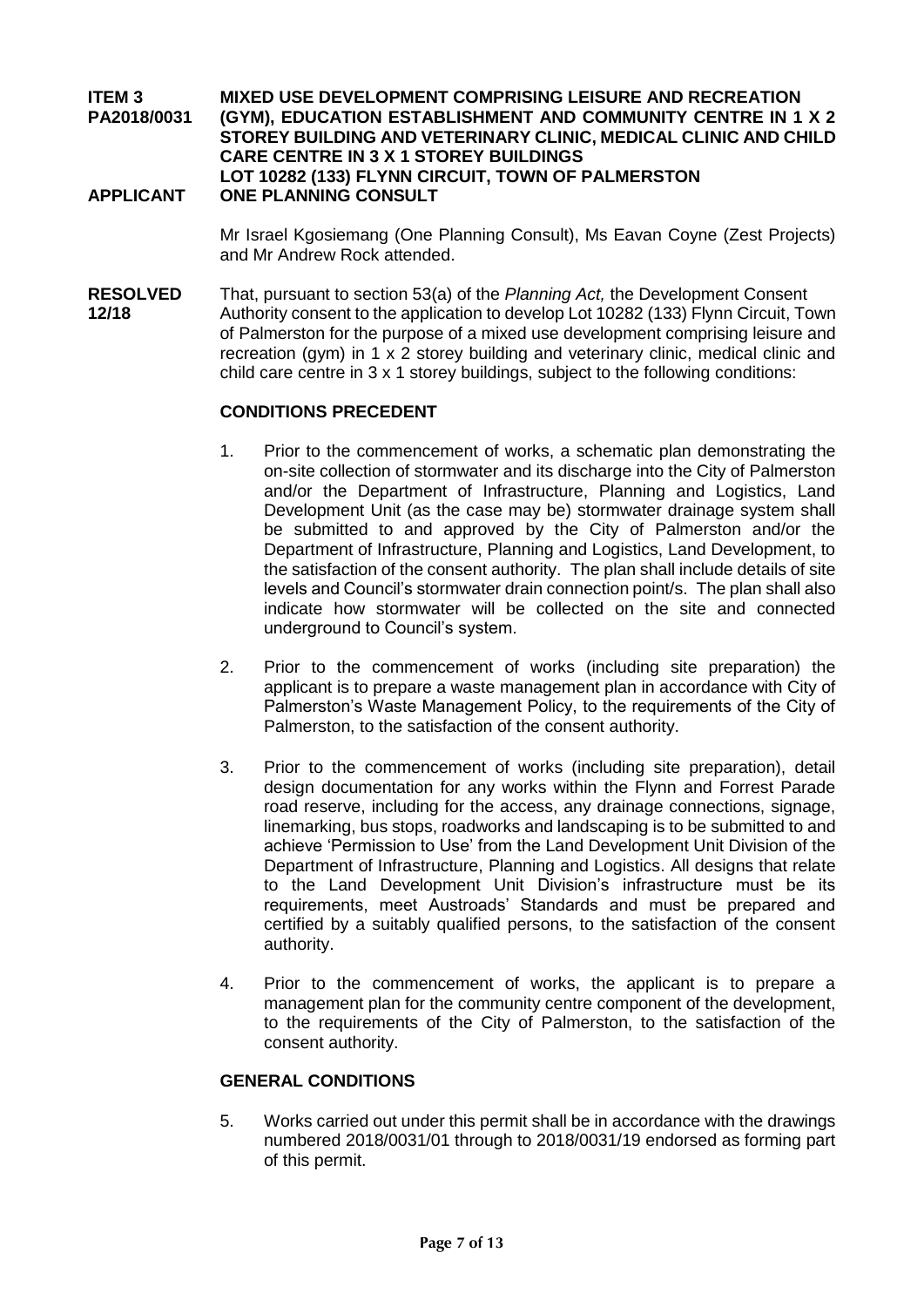- 6. Any developments on or adjacent to any easements on site shall be carried out to the requirements of the relevant service authority to the satisfaction of the consent authority.
- 7. The owner of the land must provide evidence that a right of way easement has been registered on the relevant survey plan for Unit 14260, Town of Palmerston in favour of Lot 10282, Town of Palmerston, to the satisfaction of the consent authority.
- 8. The owner of the land must enter into agreements with the relevant authorities for the provision of water supply, drainage, sewerage facilities and electricity services to the land shown on the endorsed plan in accordance with the authorities' requirements and relevant legislation at the time, to the satisfaction of the consent authority.
- 9. Stormwater is to be collected and discharged into the drainage network to the technical standards of and at no cost to City of Palmerston and/or the Department of Infrastructure, Planning and Logistics, Land Development Unit, to the satisfaction of the consent authority.
- 10. The kerb crossovers and driveways to the site approved by this permit are to meet the technical standards of the City of Palmerston and the Department of Infrastructure, Planning and Logistics, Land Development Unit as the case may be, to the satisfaction of the consent authority.
- 11. The developer shall:
	- i.Remove disused vehicle and/ or pedestrian crossovers
	- ii. Provide footpaths/ cycleways;
	- iii.Collect stormwater and discharge it to the drainage network; and
	- iv.Undertake reinstatement works;

All to the technical requirements of and at no cost to City of Palmerston and the Department of Infrastructure, Planning and Logistics, Land Development Unit as the case may be, to the satisfaction of the consent authority.

- 12. Before the use or occupation of the development starts, the areas set aside for the parking of vehicles and access lanes as shown on the endorsed plans must be:
	- i.Constructed;
	- ii.Properly formed to such levels that they can be used in accordance with the plans;
	- iii.Surfaced with an all-weather-seal coat;
	- iv.Drained;
	- v.Line marked to indicate each car space and all access lanes; and
	- vi.Clearly marked to show the direction of traffic along access lanes and driveways;

All to the satisfaction of the consent authority.

- 13. The car parking shown on the endorsed plans must be available at all times for the exclusive use of the occupants of the development and their visitors, to the satisfaction of the consent authority.
- 14. "No entry/no exit" signs and arrows directing the internal traffic movement on site shall be provided, to the satisfaction of the consent authority.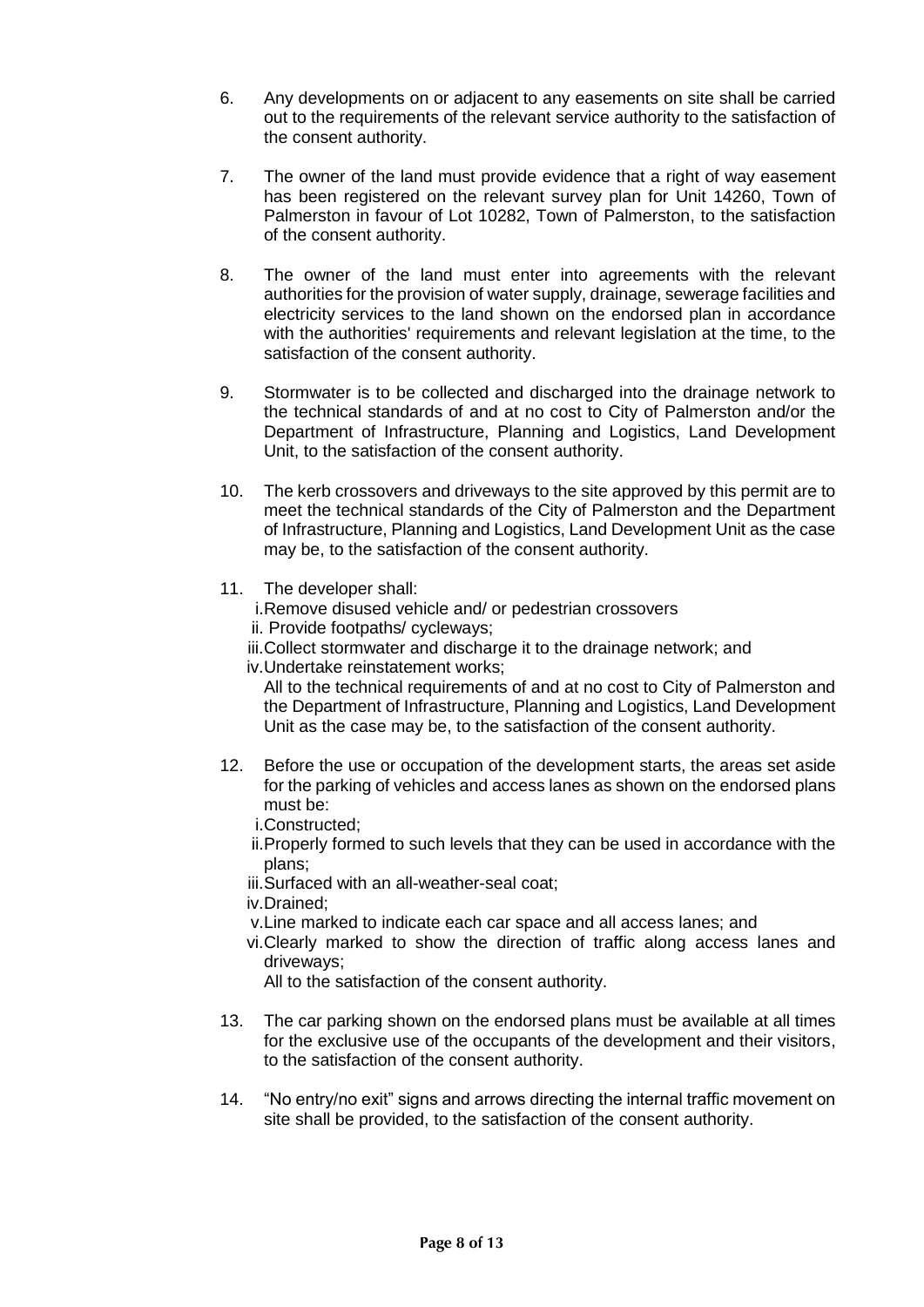- 15. All proposed works impacting on the Chung Wah Terrace road reserve are to be designed, supervised and certified on completion by a practicing and registered civil engineer, and shall be in accordance with the standards and specifications of the Transport and Civil Services Division of the Department of Infrastructure, Planning and Logistics. Design documents must be submitted to the Director Corridor Management, Transport and Civil Services Division for Road Agency Approval.
- 16. Where unfenced, the Chung Wah Terrace frontage is to be appropriately fenced in accordance with the Transport and Civil Services Division of the Department of Infrastructure, Planning and Logistics.
- 17. Any floodlighting or security lighting provided on site should be shielded in a manner to prevent the lighting causing nuisance to Chung Wah Terrace road traffic to the requirements of the Transport and Civil Services Division of the Department of Infrastructure, Planning and Logistics.
- 18. The loads of all trucks entering and leaving the site of works are to be constrained in such a manner as to prevent the dropping or tracking of materials onto streets. This includes ensuring that all wheels, tracks and body surfaces are free of mud and other contaminants before entering onto sealed road network. Where tracked material on the road pavement becomes a potential safety issue, the Developer will be obliged to sweep and clean material off the road to the requirements of the Transport and Civil Services Division of the Department of Infrastructure, Planning and Logistics, to the satisfaction of the consent authority.
- 19. All external plant and equipment must be acoustically treated or placed in sound proof housing to reduce noise to a level satisfactory to the consent authority.
- 20. All air conditioning condensers (including any condenser units required to be added or replaced in the future) are to be appropriately screened from public view and from view of neighbouring or nearby developments (or developments reasonably anticipated), located so as to minimise thermal and acoustic impacts on neighbouring properties and condensate disposed of to ground level in a controlled manner to the satisfaction of the consent authority. The use of angled louvered slats for screening purposes is acceptable, however the slat screening must be designed with a panel to gap ratio, such that the condenser units are not readily visible from any angle.
- 21. All pipes, fixtures, fittings and vents servicing any building on the site must be concealed in service ducts or otherwise hidden from view, to the satisfaction of the consent authority.
- 22. Stormwater is to be collected and discharged into the drainage network to the technical standards of and at no cost to City of Palmerston and the Land Development Unit of the Department of Infrastructure, Planning and Logistics as the case may be, to the satisfaction of the consent authority.
- 23. Before the use/occupation of the development starts, the landscaping works shown on the endorsed plans must be carried out and completed to the satisfaction of the consent authority.
- 24. The landscaping shown on the endorsed plans must be maintained to the satisfaction of the consent authority, including that any dead, diseased or damaged plants are to be replaced.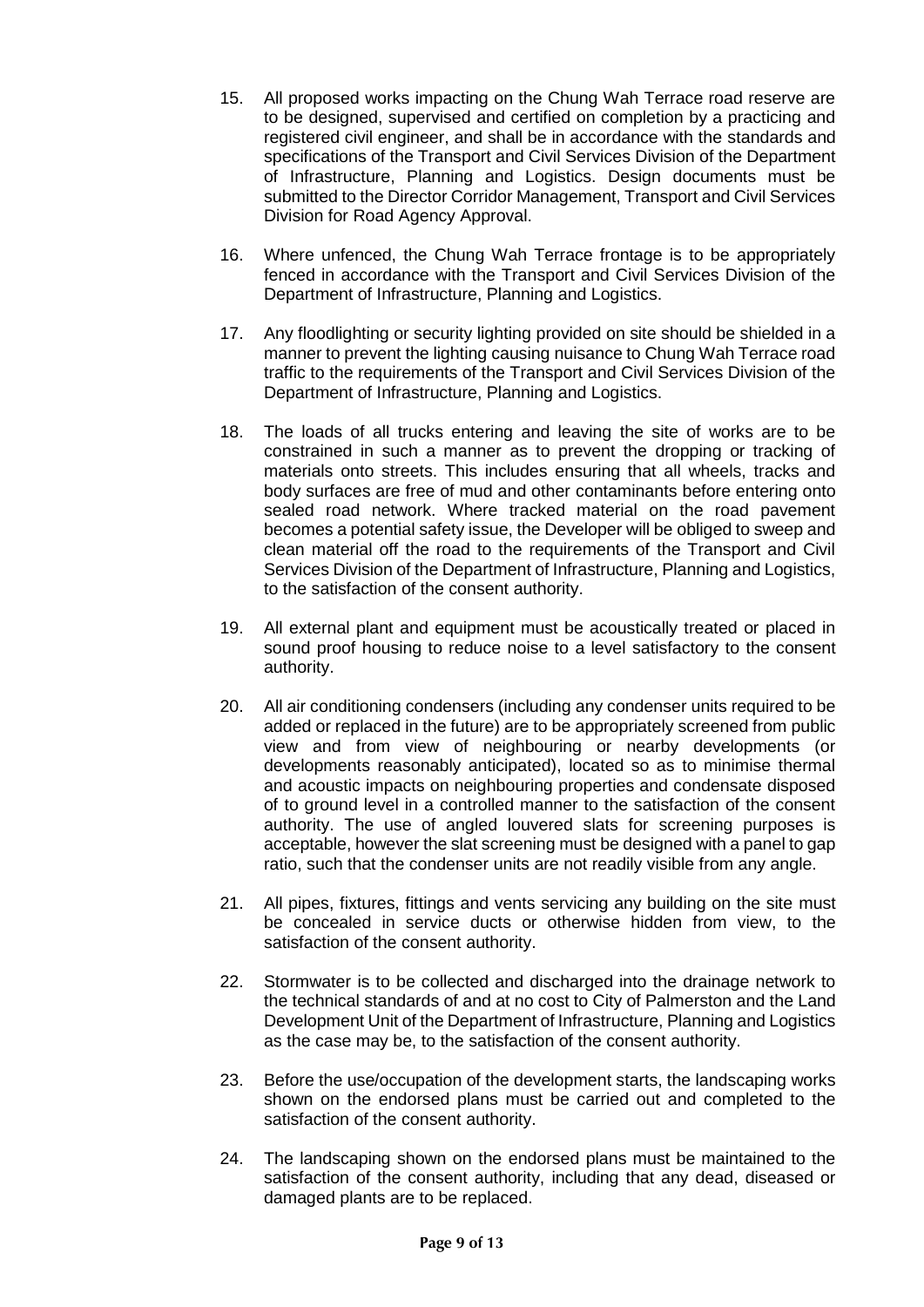- 25. No fence, hedge, tree or other obstruction exceeding a height of 0.6 m is to be planted or erected so that it would obscure sight lines at the junction of the driveway and the public street.
- 26. Storage for waste disposal bins is to be provided to the requirements of the City of Palmerston, to the satisfaction of the consent authority.
- 27. Appropriate soil erosion, sediment and dust control measures must be effectively implemented throughout the construction stage of the development and all disturbed soil surfaces must be suitably stabilised against erosion at completion of works, to the satisfaction of the consent authority.

### **NOTES:**

- 1. The Power and Water Corporation advises that the Water and Sewer Services **Development** Development Section [\(landdevelopmentnorth@powerwater.com.au\)](mailto:landdevelopmentnorth@powerwater.com.au) and Power Network Engineering Section [\(powerconnections@powerwater.com.au\)](mailto:powerconnections@powerwater.com.au) should be contacted via email a minimum of 1 month prior to construction works commencing to determine the Corporation's servicing requirements, and the need for upgrading of on-site and/or surrounding infrastructure.
- 2. Any proposed works which fall within the scope of the *Construction Industry Long Service Leave and Benefits Act* must be notified to NT Build by lodgement of the required Project Notification Form. Payment of any levy must be made prior to the commencement of any construction activity. NT Build should be contacted via email (info@ntbuild.com.au) or by phone on 08 89364070 to determine if the proposed works are subject to the Act.
- 3. The development and use hereby permitted should be designed, constructed, registered and operate in accordance with the National Construction Code of Australia, the *NT Public Health Act* and Regulations, the *NT Food Act* and National Food Safety Standards.
- 4. The installation or relocation of any services or service connections within the Flynn Circuit road reserve requires approval from the Land Development Unit of the Department of Infrastructure, Planning and Logistics.
- 5. The Department of Infrastructure, Planning and Logistics, Land Development Unit advises that a Defects Liability Period of 3 years will apply for landscaping works within the road reserve.
- 6. Notwithstanding the approved plans, all signage is subject to the requirements of City of Palmerston.
- 7. The finish of any Prime Identification sign, if erected, shall be such that, if illuminated, day and night readability is the same and is of constant display (i.e. not flashing or variable message). The sign shall be positioned:
	- (a) so as not to create sun or headlight reflection to motorists; and
	- (b) be located entirely (including foundations and aerially) within the subject lot.
- 8. Any floodlighting or security lighting provided on site should be shielded in a manner to prevent the lighting being noticeable or causing nuisance to Chung Wah Terrace traffic to the requirements of the Traffic and Civil Services Division of the Department of Infrastructure, Planning and Logistics.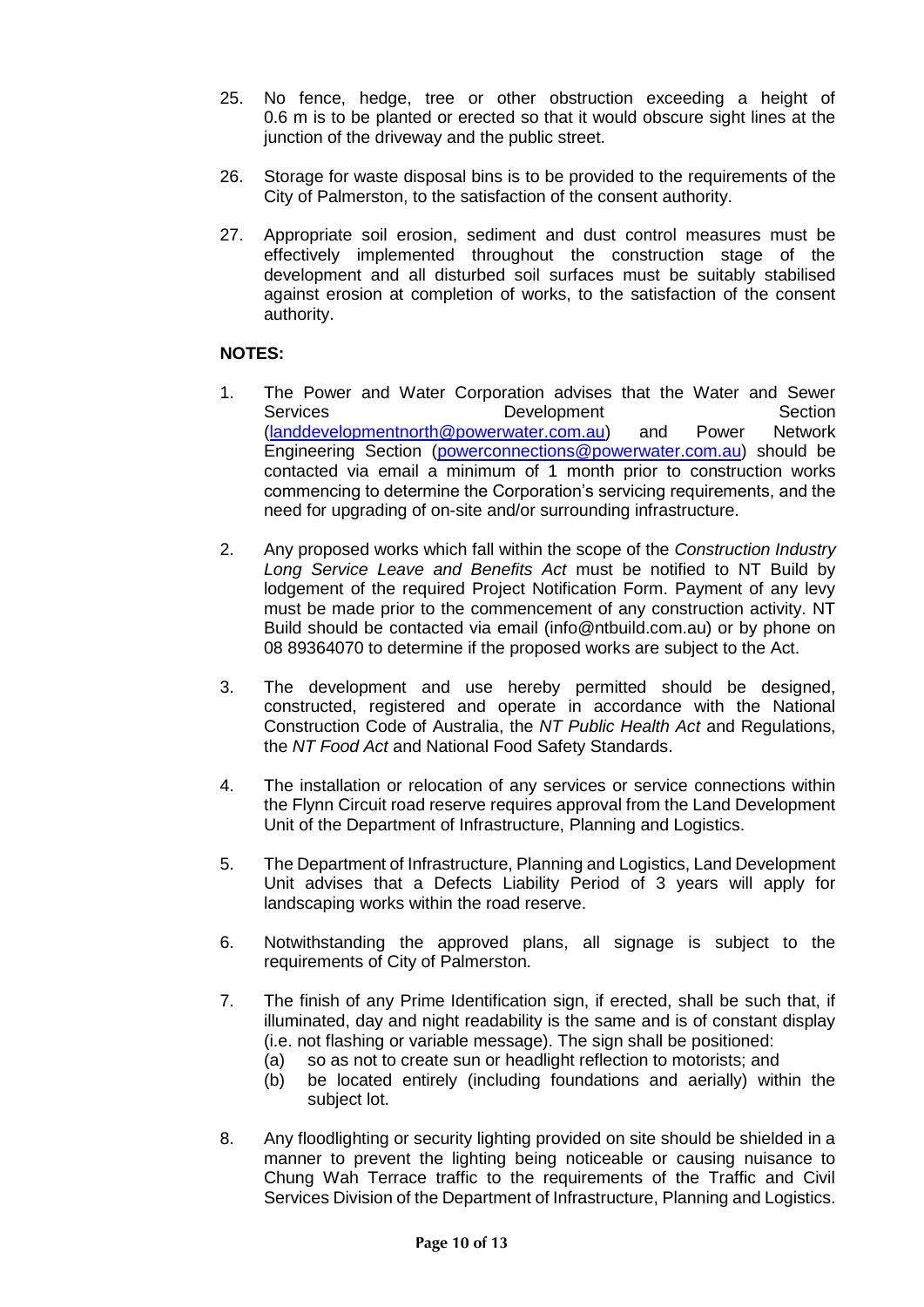- 9. The Land Development Unit of the Department of Infrastructure, Planning and Logistics advise that if it is evident that sediment has entered the Land Development Unit Division's stormwater drainage infrastructure from the site, the Land Development Unit will require that the stormwater drains are flushed and cleaned. The Land Development Unit recommends that the developer prepares a dilapidation report for the stormwater drains.
- 10. The Northern Territory Environment Protection Authority advises that construction work should be conducted in accordance with the Authority's Noise Guidelines for Development Sites in the Northern Territory. The guidelines specify that on-site construction activities are restricted to between 7am and 7pm Monday to Saturday and 9am to 6pm Sunday and Public Holidays. For construction activities outside these hours refer to the guidelines for further information.
- 11. The permit holder is advised that the proposal may have assessment implications under section 12 of the *Waste Management and Pollution Control Act*. More information can be found on the Northern Territory Environment Protection Authority (NT EPA) website at: [https://ntepa.nt.gov.au/waste-pollution.](https://ntepa.nt.gov.au/waste-pollution) The applicant is encouraged to contact the NT EPA on (08) 8924 4218 or via email [ntepa@nt.gov.au.](mailto:ntepa@nt.gov.au)
- 12. Any alteration to the use of the buildings on site, will be subject to a separate application to the consent authority.

# **REASONS FOR THE DECISION**

1. Pursuant to section 51(a) of the *Planning Act,* the consent authority must take into consideration the planning scheme that applies to the land to which the application relates.

The proposed development is consistent with the primary purpose of Zone CP (Community Purpose) of the NT Planning Scheme as it provides the Palmerston community with a range of services and facilities. Overall, the proposal is considered to comply with the requirements of the NT Planning Scheme including the car parking requirements, parking layout, child care centre provisions, building design and required setbacks, and presents a quality design that will add value to the suburb of Bellamack.

2. Pursuant to section 51(j) of the *Planning Act,* the consent authority must also take into account the capability of the land to which the proposed development relates to support the proposed development and the effect of the development on the land and on other land, the physical characteristics of which may be affected by the development.

No land capability concerns were identified through the assessment of the application and the Department of Environment and Natural Resources did not raise any concerns with regard to land capability. Therefore, provided that stormwater is managed on site without impacting adjoining and adjacent areas and is disposed of to the requirements of the City of Palmerston and/or the Department of Infrastructure, Planning and Logistics, Land Development Unit it is considered that the land is capable of supporting the proposed development. A condition precedent relating to stormwater has been included in the recommended conditions.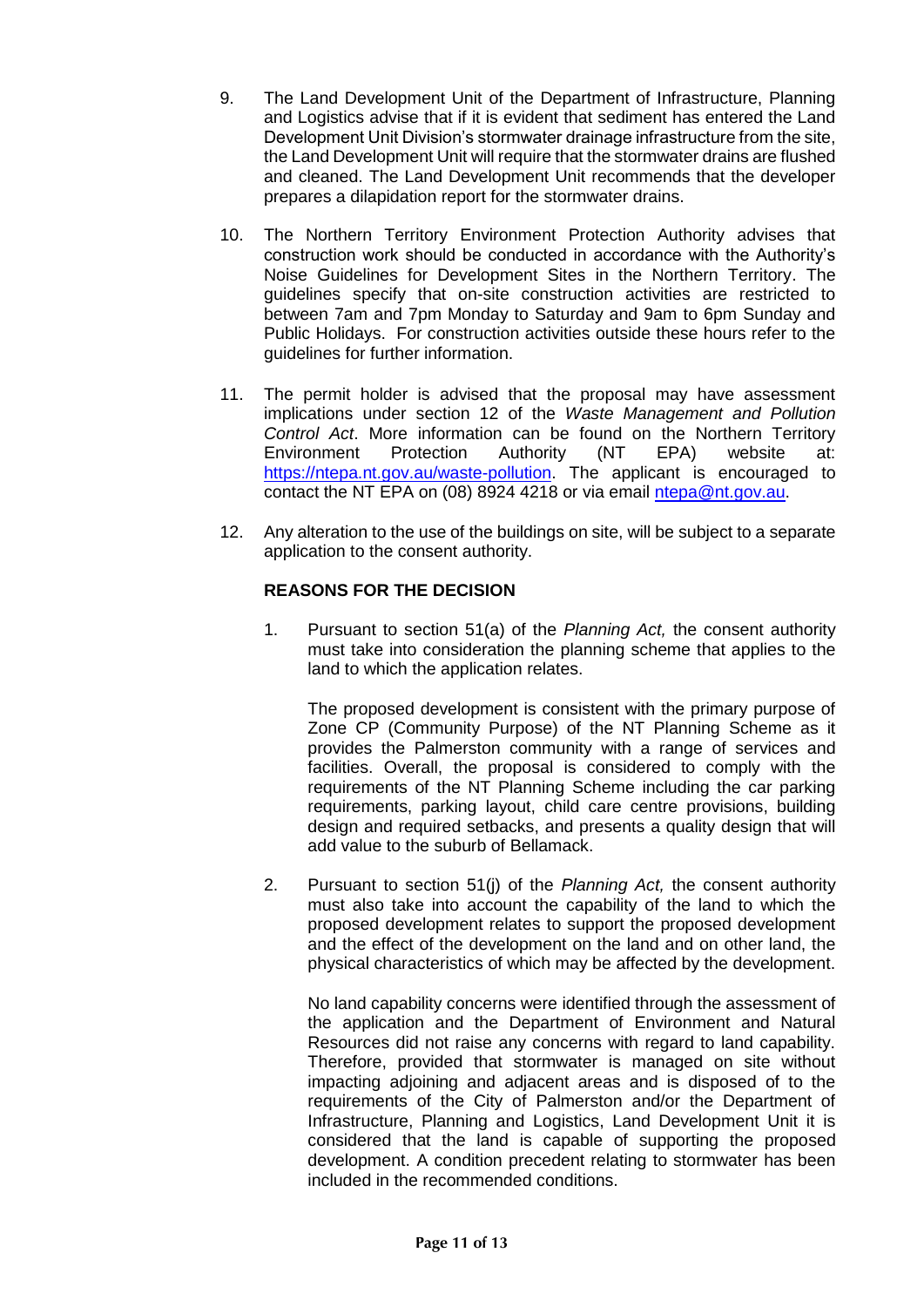3. Pursuant to section 51(n) of the *Planning Act,* the consent authority must take into consideration the potential impact on the existing and future amenity of the area in which the land is situated

Lot 10282 adjoins Zone C (Commercial) and Zone MD (Multiple Dwelling Residential) land. The proposed development is likely to become part of a growing hub of activities in the area and if well managed, will contribute to the amenity of the locality through offering a range of community and commercial facilities.

It is noted that all four buildings incorporate a variety of heights, colours, building materials and fenestration with each buildings overall appearance complemented by landscaping along each frontage as within the parking area. The potential for building massing when viewed from the adjoining land has been minimised as far as practical through the inclusion of a variety of building materials and landscaping which provides visual relief.

Provided the proponent maintains compliance with the *Waste Management and Pollution Control Act*, stormwater is appropriately managed and landscaping is well maintained the proposal is not expected to detriment the amenity of the locality.

4. Pursuant to section 51 (t) of the *Planning Act,* the consent authority must consider other matters it thinks fit.

The consent authority noted that discussions between the developer and the City of Palmerston regarding the management of the community centre were previously held but to date, a suitable management plan has not been finalised. On this basis, a condition precedent has been included to ensure that the City of Palmerston has an opportunity to liaise with the developer on this matter and ensure that the facility is managed in accordance with the broader community's interests.

5. The consent authority queried whether the applicant had considered registering a reciprocal right of way easement over the subject site in favour of the adjacent lot to ensure future access arrangements were formalised. The applicant stated that this issue had not been discussed with the relevant parties, however, advised that it would be considered.